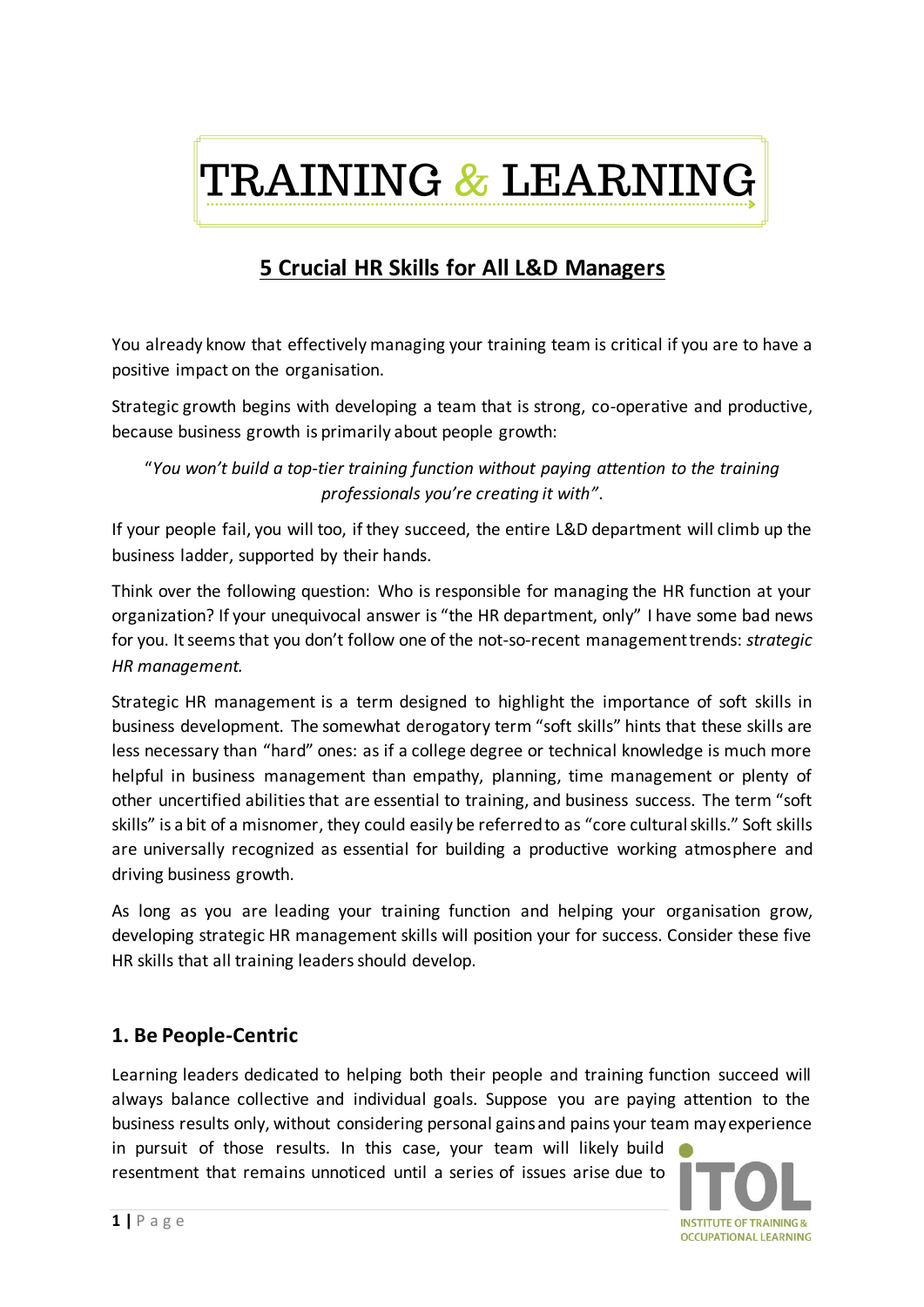stress or burnout. *How can you create an efficient training team that achieves results while ensuring they are supported?*

First of all, listen. Active listening and empathy are two crucial elements of efficient communication. Without empathy, you will face insurmountable difficulties in supporting team spirit, engagement and a sense of belonging. Additionally, without empathy and active listening, you can't be sure that your training team members won't fall behind (or resign) in the most inopportune moment.

## **2. Learn to Manage Organizational Change**

There's no escaping the fact that every organisation faces structural change either voluntary (aimed at supporting growth) or forced (caused by improper management or business failures).

Effective learning leaders must be at the forefront of organisational change, understanding their impact on people's lives. Try to explain structural changes to your team members beforehand to mitigate the undesired outcomes and advocate for your team members. As a leader, you should primarily demonstrate support for your training team and offer care in the hour of need.

# **3. Build a Winning Team right from the 'Get-Go'**

Ineffective leaders never spare time to get to know their team as a *working body* and as a set of distinct individuals. Firm foundations are laid from the start the selection process and are continuously built by asking your training team members about themselves, maintain the effective feedback process and create interpersonal bonds. Lastly, work to understand more about their career goals so that you can support them along the way.

#### **4. Explain, and Don't be a Know-All**

If I asked you, "What is the job of a football player?" would you say that it's to attend practices, pass the ball to their teammates and attempt to score goals? Of course not, says Julie Zhuo, Facebook's vice president of product design, in her book "Making of a Manager." You'd tell me why those activities matter in the first place. You'd say, *the job of a football player is to win games*.

Be upfront with people about the kind of relationship you'd like to build and the type of learning leader you want to be. This will help your training team conquer new professional heights and win more games. Never fall into the trap of making yourself a "know-it-all" just because you are the Team Leader. This approach negates all the possible interpersonal empathy and strips your relationships of their emotional component. No one wants to establish emotional bonds with such a leader.